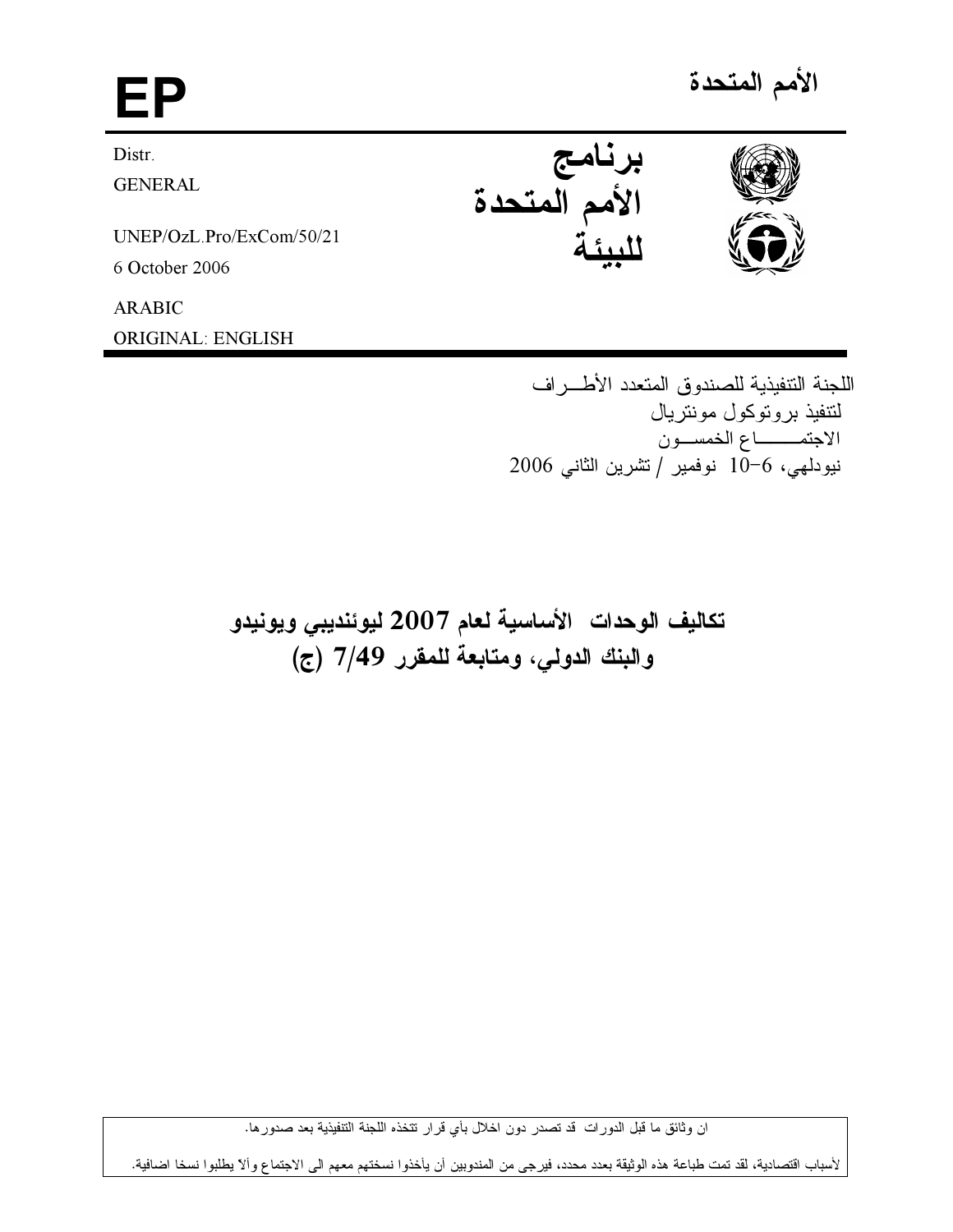### خلفية الموضوع

ان التكاليف الادارية لليوئنديبي واليونيدو والبنك الدولي تم تغييرها في نوفمبر 1998 (المقرر 41/26)  $-1$ فبدلا من تطبيق سعر جزافي قدره 13 في المائة على جميع المشروعات أصبح هذا السعر يحسب على أساس سلم تدريجي ثم تم تخفيض هذه السعر في ديسمبر 2002 فأصبح يتضمن منحة وحدة أساسية قدرها 1,5 مليون دولار أمريكي لكل وكالة (المقرر 68/38) . وطلب المقرر 94/41 (د) من الأمانة أن تستعرض سنويا نظام التكاليف الادارية الجاري. وأتبي المقرر 35/46 بمد أجل تشغيل المقرر 68/38 ونظام تكاليفه الادارية في تطبيقه على فترة السنوات الثلاث 2006–2008، مع التعديل المعدل أساسي لتكليف الوحدة الأساسية لليوئنديبي واليونيدو بجعله 1,7 مليون دولار أمريكي بدلا من 1,5 مليون دولار أمريكي.

طب من الوكالات المنفذة أن نقدم بيانات فعلية لميز انية النفقات الأساسية والنفقات الادارية لعام 2005،  $-2$ والنكاليف المقدرة لعام 2006 والنكاليف المنوقعة لعام 2007. وبيانات الميزانية لعام 2005 الميزانية المزمعة لعام 2006 كانتا تقومان على المعلومات الواردة في تقرير السنة الماضية المقدم إلى اللجنة .(UNEP/OzL.Pro/ExCom/47/19)

استمرت الوكالات المنفذة في تقديم بيانات عن تكاليف المساندة الفعلية التي تغطى أنشطة الوحدة الأساسية  $-3$ والأنشطة المساندة الأخرى، وذلك على شكل متفق عليه يتمشى مع الشكل المقدم إلى الاجتماع السادس والعشرين.

### اليوئندبى

4- يتضمن الجدول 1 بيانات عن ميزانية الوحدة الأساسية وغيرها من التكاليف الادارية التي قدمها اليو ئندبي .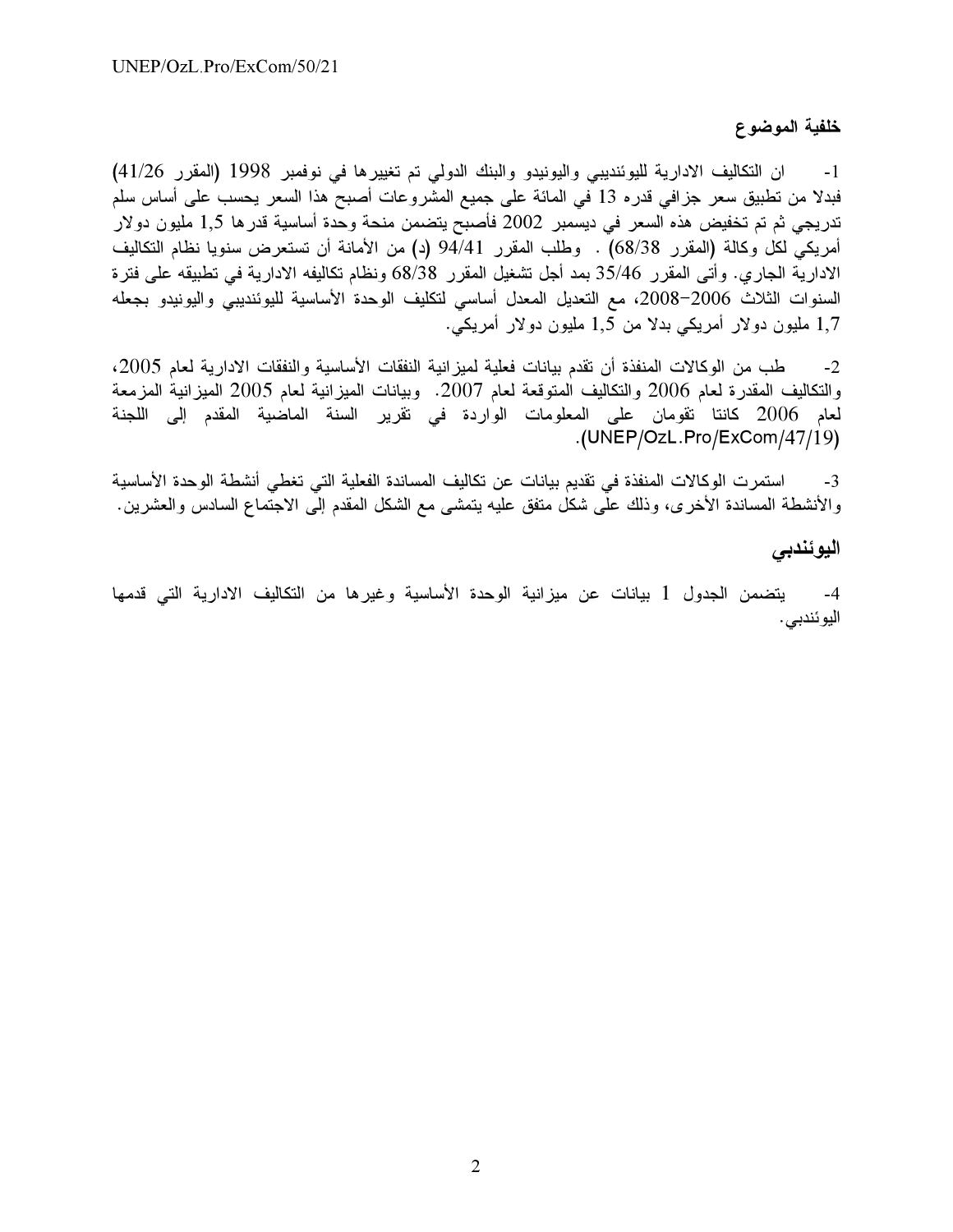# بيانات ميزانية الوحدة الأساسية والتكاليف الادارية الأخرى للسنوات 2005–2007 لليوئنديبي (دولار أمريكي)

| 2007       | 2006       | 2006       | 2005       | 2005       | بنود التكلفة                                                         |
|------------|------------|------------|------------|------------|----------------------------------------------------------------------|
| المفترحة   | المقدرة    | الميز انية | الفعلية    | الميز انية |                                                                      |
|            |            |            |            |            | المكونات الأساسية                                                    |
| 1,414,360  | 1,373,165  | 1,376,178  | 1,333,170  | 910,000    | موظفو الوحدة الأساسية والموظفون التعاقديون                           |
| 227,794    | 221,160    | 215,804    | 214,718    | 180,000    | السفر                                                                |
| 121,000    | 121,000    | 117,000    | 120,963    | 90,000     | الأماكن (ايجارات وتكاليف مشتركة)                                     |
| 30,000     | 30,000     | 15,000     | 28,010     | 15,000     | توريدات من المعدات وغير ذلك من التكاليف (كمبيوترات،<br>توريدات، الخ) |
| 30,000     | 30,000     | 30,000     | 27,381     | 70,000     | خدمات تعاقدية (مصانع)                                                |
| 280,000    | 280,000    | 280,000    | 250,000    | 440,000    | تسديد الخدمات المركزية للعاملين في الوحدة الأساسية                   |
| (352, 154) | (355, 325) | (333, 983) | (474, 242) | (205,000)  | تصحيح (مبلغ سلبي يمثل تجاوزا<br>لمبز انبة<br>الوحدة<br>الأساسية)*    |
| 1,751,000  | 1,700,000  | 1,700,000  | 1,500,000  | 1,500,000  | مجموع تكلفة الوحدة الأساسية                                          |
| 980,000    | 980,000    | 980,000    | 694,899    | 550,000    | سداد المكاتب القطرية والتنفيذ<br>ذلك<br>الوطني بما في                |
|            |            |            |            |            | المصاريف العمومية                                                    |
| 100,000    | 100,000    | 200,000    | 172,052    | 750,000    | تكاليف مساندة الوكالة القائمة بالتنفيذ (داخلي)                       |
|            |            |            |            |            | شاملا المصاريف العمومية                                              |
| 200,000    | 200,000    | 220,000    | 177,662    | 220,000    | الوسطاء الماليون بما في ذلك المصاريف العمومية                        |
| 280,000    | 280,000    | 280,000    | 260,730    |            | استرداد التكاليف                                                     |
| 352,154    | 355,325    | 333,983    | 474,242    | 205,000    | التجاوز السابق خصمه<br>(مبلغ ايجابي لبيان<br>تصحيحيات<br>أعلاه) *    |
| 3,663,154  | 3,615,325  | 3,713,983  | 3,279,585  | 3,225,000  | اجمالى تكاليف المساندة الادارية                                      |
| 200,000    | 200,000    | 200,000    | 283,419    | 200,000    | التكاليف الاشر افية التي تحملها MPU                                  |
| 3,863,154  | 3,815,325  | 3,913,983  | 3,563,004  | 3,425,000  | المجموع الاجمالي لتكاليف المساندة الادارية                           |

\*ان نكلفة الوحدة الأساسية أعلى من المجموع الفرعي المسموح به البالغ قدره 000 500 1 دولار أمريكي في 2005 و700 000 1 دولار أمريكي في 2006 و200 1 751 دولار أمريكي في 2007. ولذا تم ادخال سطر للتصحيح وادخال تصحيح سلبي لامكان<br>الوصول إلى السقف اللازم. وهناك تصحيح ايجابي موازي لذلك مقدم أيضا لكفالة أن تكون النكالف الاجمالية التي تم تحملها بصف تكاليف ادارية موازية للمبلغ الذي تجاوزته الوكالة.

ان اليوئنديبي يطلب ميزانية وحدة أساسية لمعام 2007 قدرها 1٬751 مليون دولار أمريكي رغم أن  $-5$ اليوئنديبي يتوقع أن تتجاوز تكاليف وحدته الأساسية تلك الميزانية بمقدار 154 352 دولار أمريكي، مبينة في الجدول 1 أعلاه بأنها "تصحيحيات" وقد تجاوز اليوئنديبي ميزانيته لعام 2005 بمبلغ 242 474 دولار أمريكي وهو مبلغ يزيد بمقدار 242 269 دولار أمريكي عن المبلغ التي كان اليوئنديبي قد توقعه. يقدر اليوئنديبي كذلك أنه سوف يتجاوز ميزانيته لعام 2006 بمبلغ 325 325 دولار أمريكي، وهو مبلغ يزيد بحوالي 000 21 دولار أمريكي عما كان متوقعا. وقال اليوئنديبي أن هذه المبالغ آنية من تكاليف مساندة مكتسبة من تنفيذ مشروعات الصندوق المتعدد الأطر اف.

هناك 67٪ من ميزانية الوحدة الأساسية المقترحة لليوئنديبي مخصصة لموظفيه. وبند خدمات الميزانية  $-6$ المركزية يمثل أكبر ثاني بند في المصروفات إذ يبلغ 13٪ من الميزانية، يتعه 11٪ للسفر و6٪ ايجار الأماكن.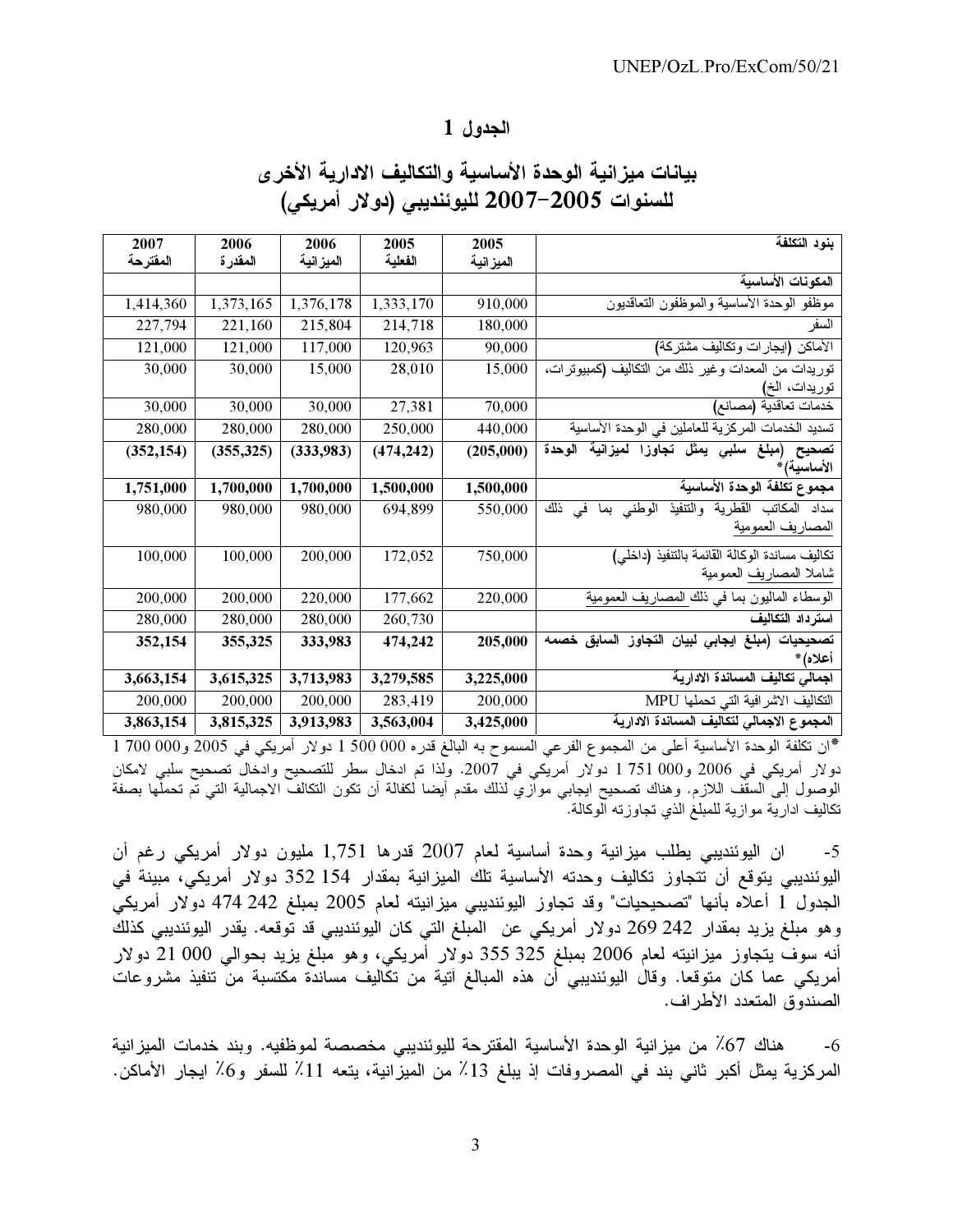ومن المتوقع أن تظل المصاريف الادارية الخارجة عن الوحدة الأساسية على نفس المستوى المقدر لعام 2006 أي 1,56 مليون دولار أمريكي.

ان تكاليف معدات اليوئنديبي كانت ضعف المبلغ المدرج في الميز انية لعامي 2005 و2006. وتبلغ تلك  $-7$ التكاليف 000 30 دولار أمريكي ومن المتوقع أن تستتمر في ميزانية 2007. وذلك نتيجة لتحول اليوئنديبي إلى كمبيوتورات متنقلة يمكن استعمالها سواء في المكاتب أو أثناء السفر. والتكاليف المبينة للمعدات عن أعوام 2005–2006–2007 نقل بقدر محسوس عن نكاليف اليونيدو والبنك الدولمي.

ان قيام اليوئنديبي باعادة سداد مبالغ للمكاتب القطرية وللتنفيذ الوطنبي يمثل مبالغ تجاوزت ميزانية 2005  $-8$ البالغة 000 550 دولار أمريكي بحوالي 000 145 دولار أمريكي. وقال اليوئنديبي أن زيادة المبلغ للمكاتب القطرية مرده إلى قيمة المشروعات الَّتى تم انجازها، ولذا فإنَّ المكاتب القطريَّة، مع زيادة معَّدل تسليم المشروعات، تلقت حصـة من الأموال أكبر إذ أنها تتلقى مستحقاتها على أساس نسبة مئوية.

ان تكلفة الوكالة القائمة بالتنفيذ تم تخفيضها من ميز انيتها البالغة 000 750 دولار أمريكي إلى 052 172  $-9$ دولار أمريكي في 2005. وهناك فقط نصف ميزانية 2006 البالغة 000 000 دولار أمريكي قدر أنها استعملت في 2006، ومن المقترح أن المبلغ الناتج عن ذلك وقدره 000 100 دولار أمريكي من المقترح أن يستعمل في 2007. وقال اليوئنديبي أن ذلك هو نتيجة لأخذه بنهج من الازالة لانهاء أنشطته مع مكتب الأمم المتحدة لخدمات المشروعات. ويعني ذُلُّك أن ذلك المكتب لم يستبق الا المشروعات التي كان مكَّلفا بها والتي لا يزال نتفيذها جاريا. وحيث أن هذه المشروعات قد أتمت من الناحيتين التشغيلية والمالية، فإن عدد المشروعات الموجودة في محفظة المشروعات في آخذ التناقص. والأموال المدرجة في الميزانية في هذه الحالة إنما مقصود منها أن تغطي الرسوم الناشئة عن تنفيذ مكتب الأمم المتحدة لخدمات المشروعات للأموال الخاصة بالمشروعات المتبقية.

ان طلب اليوئنديبي (000 751 10 دولار أمريكي لعام 2007) إنما يدخل في النطاق المسموح به بموجب  $-10$ المقرر 35/46 .

### اليونيدو

ان الجدول 2 يبين ميز انية الوحدة الأساسية والتكاليف الادارية الأخرى المقدمة من اليونيدو .  $-11$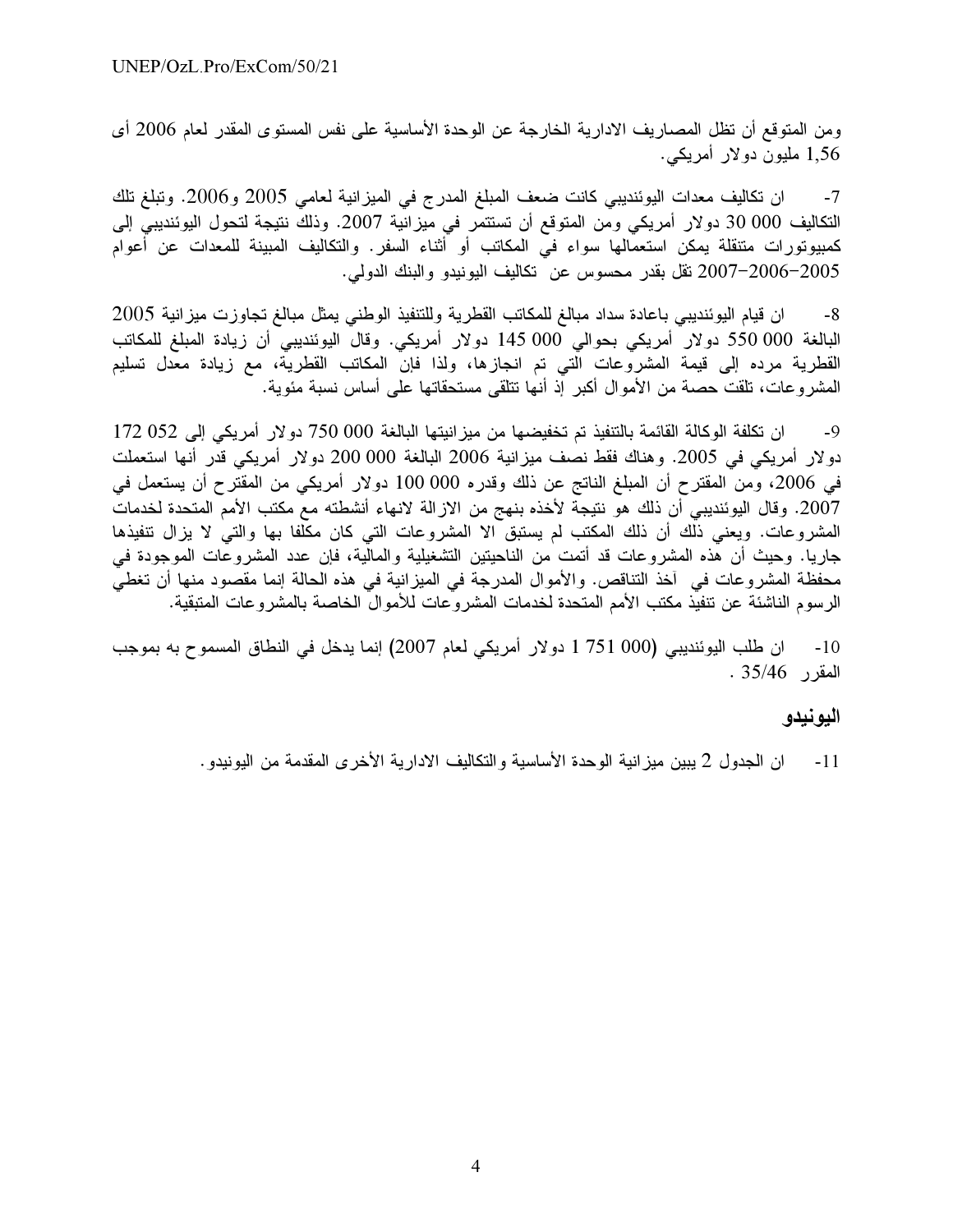# بيانات ميزانية الوحدة الأساسية والتكاليف الادارية الأخرى للسنوات 2005–2007 لليونيدو (دولار أمريكي)

| 2007             | 2006             | 2006       | 2005<br>الفعلية  | 2005         | بنود التكلفة                                                         |
|------------------|------------------|------------|------------------|--------------|----------------------------------------------------------------------|
| المفترحة         | المقدرة          | الميز انية |                  | الميز انية   |                                                                      |
|                  |                  |            |                  |              | المكونات الأساسية                                                    |
| 1,454,600        | 1,285,700        | 1,308,500  | 1,071,100        | 990,000      | الأساسية<br>والموظفون<br>الوحدة<br>موظفو<br>التعاقديون               |
| 84,600           | 148,600          | 89,700     | 120,200          | 83,800       | السفر                                                                |
| 67,600           | 102,000          | 78,500     | 79,600           | 64,500       | الأماكن (ايجارات وتكاليف مشتركة                                      |
| 52,500           | 53,400           | 56,000     | 59,900           | 46,800       | توريدات من المعدات وغير ذلك من التكاليف<br>(كمبيوترات، توريدات، الخ) |
| 15,400           | 10,800           | 21,400     | 33,400           | 17,300       | خدمات تعاقدية (مصانع)                                                |
| 451,900          | 470,100          | 444,300    | 454,100          | 364,900      | تسديد الخدمات المركزية للعاملين في الوحدة<br>الأساسية                |
| (375,600)        | (370, 600)       | (298, 400) | (318, 300)       | (67,300)     | تصحيح (مبلغ سلبي يمثل تجاوزا لميزانية<br>الوحدة الأساسية)*           |
| 1,751,000        | 1,700,000        | 1,700,000  | 1,500,000        | 1,500,000    | مجموع تكلفة الوحدة الأساسية                                          |
| 1,668,460        | 1,221,430        | 1,450,420  | 1,044,110        | 1,324,400    | سداد المكاتب القطرية والتنفيذ الوطني بما في                          |
|                  |                  |            |                  |              | ذلك المصاريف العمومية                                                |
| 2,107,300        | 2,472,500        | 2,996,200  | 3,127,900        | 3,137,800    | تكاليف مساندة الوكالة القائمة بالتنفيذ (داخلي)                       |
|                  |                  |            |                  |              | شاملا المصاريف العمومية                                              |
| $\boldsymbol{0}$ | $\boldsymbol{0}$ | $\bf{0}$   | $\boldsymbol{0}$ | $\mathbf{0}$ | الوسطاء الماليون بما في ذلك المصاريف<br>العمومية                     |
| $\theta$         | $\theta$         | $\Omega$   | $\overline{0}$   | $\Omega$     | استر داد التكاليف                                                    |
| 375,600          | 370,600          | 298,400    | 318,300          | 67,300       |                                                                      |
|                  |                  |            |                  |              | تصحيحيات (مبلغ ايجابى لبيان التجاوز<br>السابق خصمه أعلاه)*           |
| 5,902,360        | 5,764,530        | 6,445,020  | 5,990,310        | 6,029,500    | اجمالى تكاليف المساندة الادارية                                      |
|                  |                  |            |                  |              | التكاليف الاشر افية التي تحملها MPU                                  |
| 5,902,360        | 5,764,530        | 6,445,020  | 5,990,310        | 6,029,500    | المجموع الاجمالي لتكاليف المساندة الادارية                           |

\*ان نكلفة الوحدة الأساسية أعلى من المجموع الفرعي المسموح به البالغ قدره 000 000 1 دولار أمريكي في 2005 و 700 000 1 1 دولار أمريكي في 2006 و300 1 751 دولار أمريكي في 2007. ولذا تم ادخال سطر للتصحيح وادخال تصحيح سلبي لامكان<br>الوصول إلى السقف اللازم. وهناك تصحيح ايجابي موازي لذلك مقدم أيضا لكفالة أن تكون التكالف الاجمالية التي تم تحملها بصف تكاليف ادارية موازية للمبلغ الذي تجاوزته آلوكالة.

12- تطلب اليونيدو ميزانية وحدة أساسية لعام 2007 قدرها 1,751 مليون دولار أمريكي رغم أن اليونيدو تتوقع أن تتجاوز تكاليف وحدتها الأساسية هذه الميزانية بمقدار 600 375 دولار أمريكي، مبينة في اعتبارها تصحيحات في الجدول 2 أعلاه. وقد تجاوزت اليونيدو ميزانيتها لعام 2005 في جميع المكونات الأساسية بمبلغ اجمالي قدره 300 318 دولار أمريكي. ونتوقع اليونيدو أنها ستتجاوز كذلك ميزانيتها لعام 2006 بمقدار 600 370 دولار أمريكي وهو مبلغ يفوق بمقدار الـــ 200 72 دولار أمريكي الذي كانت اليونيدو تتوقعه.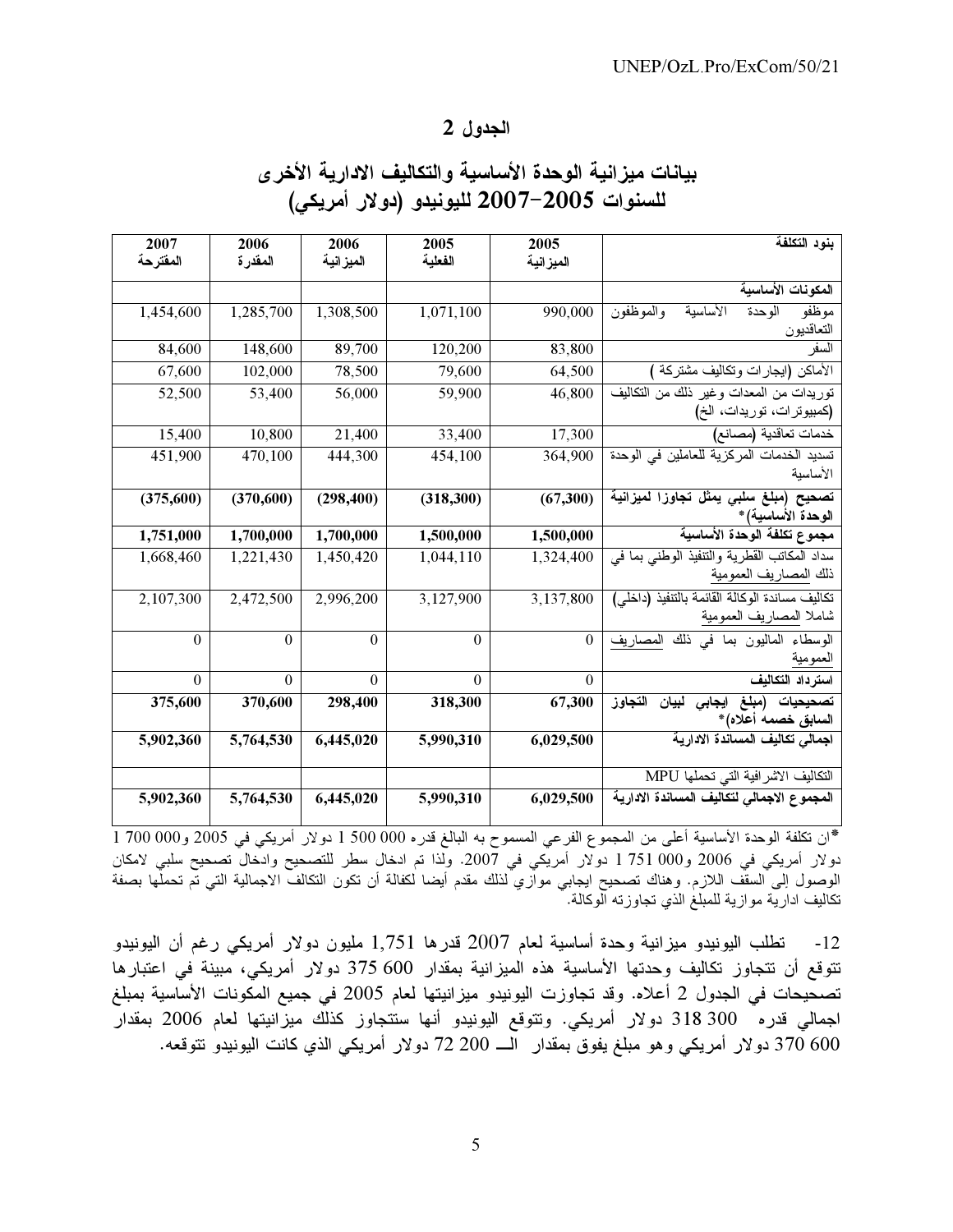حيث أن ميز انية الوحدة الأساسية لليونيدو تتجاوز بقدر محسوس المبلغ المخصص لها من جانب اللجنة  $-13$ التنفيذية فقد طلبت الأمانة بيان مصدر الأاموال التي سوف تصرف منه تلك التجاوزات في الميزانية. فأيدت اليونيدو (أسوة بما جرى في الماضـي) أن المنظمة تساند برنامج تعاونـها التقنـي بموجب دستورها، وأن أية تكاليف نتجاوز نكاليف الوحدة الأساسية ورسوم الوكالة يمكن توفيرها من الميزانية العادية لليونيدو .

هناك 68٪ من ميزانية الوحدة الأساسية المقترحة لليونيدو مخصصة لموظفي اليونيدو. وبند ميزانية  $-14$ الخدمات المركزية يمثل أكبر ثاني بند من المصروفات إذ يمثل 21٪ من المزيانية، يتبعه 4٪ للسفر و3٪ لايجار الأماكن. والتكاليف الادارية غير الأساسية من المتوقع أن تظل نسبيا على نفس مستوى المصاريف المقدرة لعام 2006، فلا يتغير فيها الا الممبلغ من 3٫7 مليون دولار أمريكي إلى 3٫8 مليون دولار أمريكي.

على اثر تعليق أمانة الصندوق عل الزيادة الكبيرة في التكاليف الداخلية للوكالة القائمة بالتنفيذ في 2006،  $-15$ قامت الیونیدو بتخفیض تقدیر ها من 3٫5 ملیون دولار أمریکی بمقدار ملیون دولار أمریکی إلی 2٫5 ملیون دولار أمريكي للتكاليف المقدرة لعام 2006. والتكاليف الفعلية لعام 2006 لن تعرف الا بعد الاستعراض الذي سيجرى في 2007.

ان ميزانية الأسفار لليونيدو قد أدرجت بأقل من قيمتها بالنسبة لأسفار عام 2005 و2006. ومستوى  $-16$ الأموال المقترح في ميزانية 2007 مماثل للميزانيات السابقة، دون افساح المجال للتكاليف الاضافية التي بلغت 50٪ من ميزانية السفر. وميزانية سفر اليونيدو تمت الموافقة عليها داخليا لــ2006–2007، بمستوى السنوات السابقة.

كانت ثمة زيادات كبيرة في الميزانية لتسديد قيمة المكاتب القطرية والتنفيذ الوطني فارتفع مبلغ المليون  $-17$ دولار أمريكي في 2005 إلى تكاليف مقدرة بــ1٫2 مليون دولار أمريكي في 2006 والى تكاليف مقترحة قدرها 1,7 مليون دولار أميركي في 2007. وقد شرح اليونيدو أنه قم بتعزيز شبكته من المكاتب الميدانية بمقدار من الموظفين يزيد بكثير عن لمقدار السابق وذلك بحلول عام 2007. وتعزيز المكاتب الميدانية قد وافقت عليه الهيئات الحاكمة لليونيدو . غير أنه لم يكن ثمة بيان يشير إلى تخفيض يوازي ذلك في عدد موظفي المقر وفي تكاليف التنفيذ الداخلي. وعلى الرغم من أن هذه الأموال ليست آتية من تكاليف الوحدة الأساسية، الا أنه يمكن تحميلها على تكاليف المساندة التي يتم تجميعها من المشروعات.

ان طلب اليونيدو (000 751 1 مليون دولار أمريكي لعام 2007 إنما هو مقدار يدخل في نطاق القدر  $-18$ المسموح به بموجب المقرر 35/46.

البنك الدولي

يمثل الجدول 3 ميز انية الوحدة الأساسية وغير ذلك من بيانات التكاليف الادارية المقدمة من البنك الدولي. -19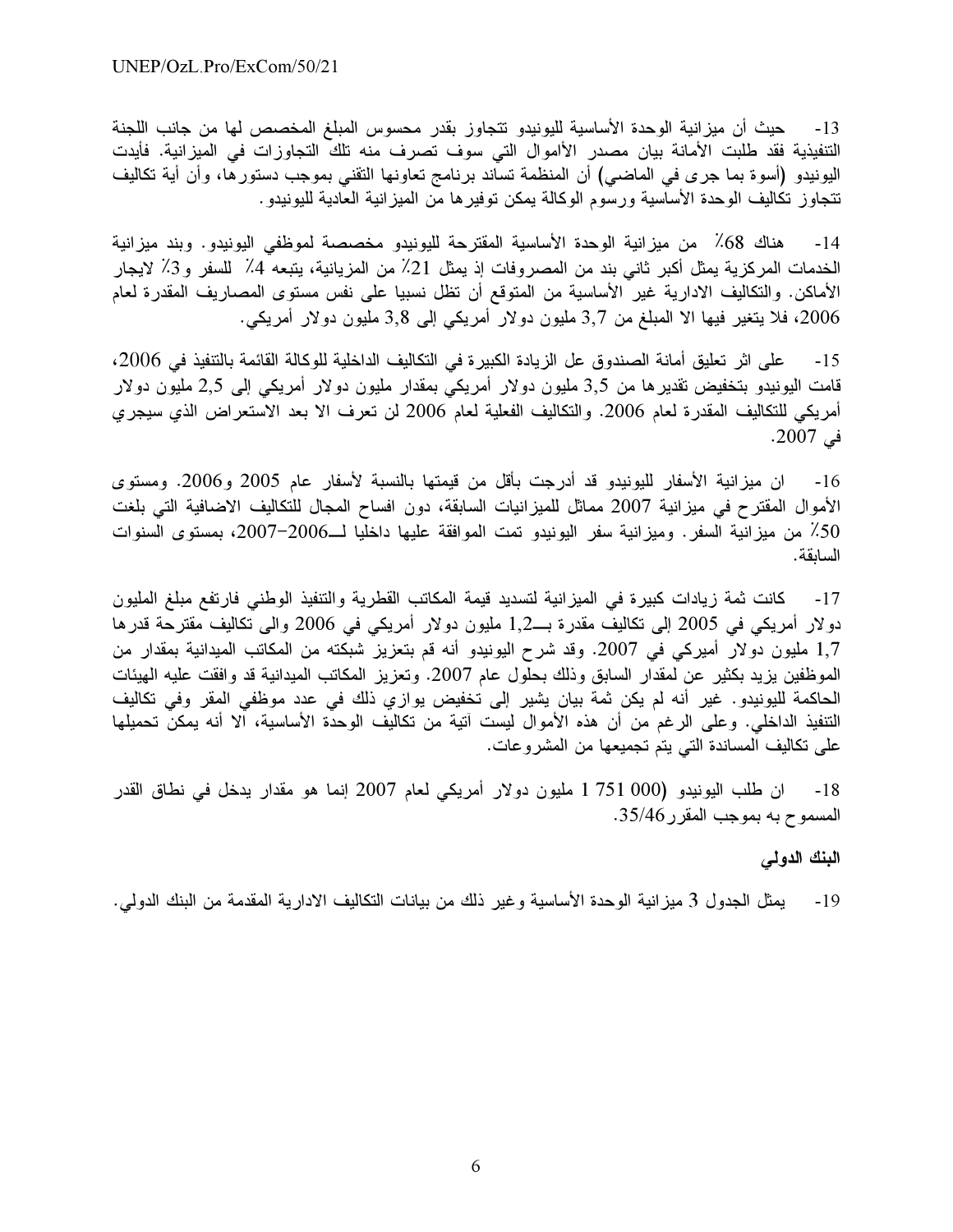## بيانات ميزانية الوحدة الأساسية والتكاليف الادارية الأخرى للسنوات 2005–2007 للبنك الدولي (دولار أمريكي)

| 2007      | 2006             | 2006          | 2005      | 2005          | بنود التكلفة                                           |
|-----------|------------------|---------------|-----------|---------------|--------------------------------------------------------|
| Proposed  | <b>Estimated</b> | <b>Budget</b> | Actual    | <b>Budget</b> |                                                        |
|           |                  |               |           |               | المكونات الأساسية                                      |
| 995,000   | 990,000          | 990,000       | 958,402   | 940,000       | موظفو الوحدة الأساسية والموظفون التعاقديون             |
| 245,000   | 235,000          | 240,000       | 213,802   | 245,000       | السفر                                                  |
| 50,000    | 48,000           | 50,000        | 44,369    | 70,000        | الأماكن (ايجارات وتكاليف مشتركة)                       |
| 80,000    | 77,000           | 75,000        | 73,395    | 80,000        | التكاليف<br>توريدات من المعدات وغير ذلك من             |
|           |                  |               |           |               | (كمبيوترات، توريدات، الخ)                              |
| 45,000    | 60,000           | 35,000        | 45,285    | 40,000        | خدمات تعاقدية (مصانع)                                  |
| 165,000   | 160,000          | 155,000       | 216,257   | 125,000       | تسديد الخدمات المركزية للعاملين ف <i>ي</i><br>الو حدة  |
|           |                  |               |           |               | الأساسية                                               |
|           | (70,000)         | (45,000)      | (51, 510) |               | (مبلغ سلبي يمثل تجاوزا لميزانية<br>تصنيح               |
|           |                  |               |           |               | الوحدة الأساسية)*                                      |
| 1,580,000 | 1,500,000        | 1,500,000     | 1,500,000 | 1,500,000     | مجموع تكلفة الوحدة الأساسية                            |
| 3,200,000 | 3,200,000        | 3,200,000     | 3,030,661 | 3,640,000     | سداد المكاتب القطرية والتنفيذ الوطني بما في ذلك        |
|           |                  |               |           |               | المصاريف العمومية                                      |
|           |                  |               |           |               | تكاليف مساندة الوكالة القائمة بالتنفيذ (داخلي)         |
|           |                  |               |           |               | شاملا المصاريف العمومية                                |
| 1,800,000 | 1,800,000        | 1,800,000     | 2,076,200 | 1,610,000     | ذلك<br>الماليون ب <i>م</i> ا في<br>الوسطاء<br>المصاريف |
|           |                  |               |           |               | العمومية                                               |
|           |                  |               |           |               | استرداد التكاليف                                       |
|           | 70,000           | 45,000        | 51,510    |               | تصحيحيات (مبلغ ايجابي لبيان النجاوز السابق             |
|           |                  |               |           |               | خصمه أعلاه)*                                           |
| 6,580,000 | 6,570,000        | 6,545,000     | 6,658,371 | 6,750,000     | اجمالي تكاليف المساندة الادارية                        |
|           |                  |               |           |               | التكاليف الاشر افية التي تحملها MPU                    |
| 6,580,000 | 6,570,000        | 6,545,000     | 6,658,371 | 6,750,000     | المجموع الاجمالي لتكاليف المساندة الادارية             |

\*ان نكلفة الوحدة الأساسية أعلى من المجموع الفرعي المسموح به البالغ قدره 000 500 1 دولار أمريكي في عامي 2005 و2006 ومسموح للبنك الدولي زيادة قدرها 3% في ميزانية وحدتها الأساسية لعام 2007 . ولذا تم ادخال سطر للتصحيح وادخال تصحيح سلبي لامكان الوصول إلى السقف اللازم. وهناك نصحيح ايجابي موازي لذلك مقدم أيضا لكفالة أن نكون النكالف الاجمالية التي تم تحملها بصفة تكاليف ادارية موازية للمبلغ الذي تجاوزته الوكالة.

طلب البنك الدولمي ميزانية قدرها 1,58 مليون دولار أمريكي لعام 2007. وقد تجاوز البنك ميزانيته  $-20$ لعام 2005 بمقدار 150 51 دولار أمريكي وميزانيته لعام 2006 بمقدار 000 70 دولار أمريكي، غير أنه لا يتوقع أن يتجاوز ميزانيته لعام 2007. وقال البنك أن التكاليف الاضافية التي تتجاوز الميزانية المقترحة قد غطتها وفورات تكاليف المساندة الخاصة بمشروعات في بلدان يمكن للبنك أن يقدم فيها خدمات مجدية من ناحية التكاليف (أي البلدان التبي يوجد فيها عدد كبير من أنشطة المشروعات مع البنك).

هناك 63٪ من ميز انية الوحدة الأساسية المقترحة مخصصة لموظفين. وميز انية الأسفار تمثل أكبر ثاني  $-21$ بند من التكاليف إذ تبلغ 16٪ من الميزانية ويعقبها الخدمات المركزية (10٪ ) والمعدات (5٪ ) وايستئجار الأماكن والخدمات التعاقدية (كل منها 3٪ ) ومن المتوقع أن تظل التكاليف الادارية غير الأساسية في 2007 على نحو ما هي مقدرة لعام 2006 أي 5 مليون دولار أمريكي.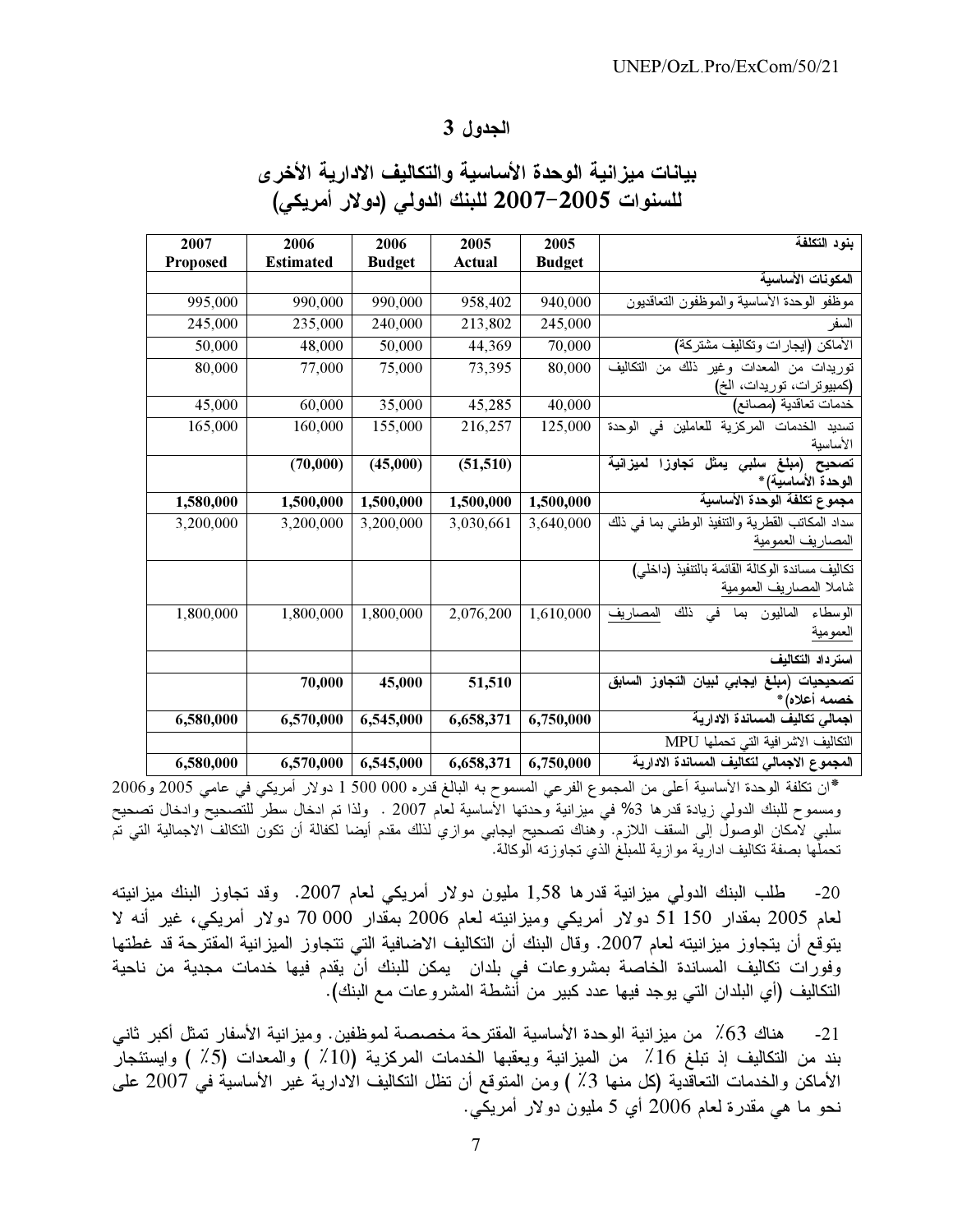ان تكاليف معدات البنك الدولي تكاد تبلغ ضعف تكاليف الوكالات المنفذة الأخرى. ومعدات الوحدة  $-22$ الأساسية بلغت 000 77 دولار أمريكي في 2006 ومن المقدر أن تبلغ 000 00 دولار أمريكي في 2007. وقال البنك أن نكلفة المعدات قد تراوحت ما بين 000 145 دولار أمركي و000 73 دولار أمريكي منذ عام 1996، والواقع أن في عام 2005 كان الرقم الفعلي يمثل أقل مقدار من التكاليف في هذه الفئة حتى اليوم. وتكاليف المعدات تدخل في فئة تكاليف المعدات وتحددها ادارة البنك (اعتمادا على المستوى المعمول به في الشركات). ويمثل ذلك رسما جزافيا يحمّل على الوحدة الأساسية للبنك.

من الأسباب لزيادة التكاليف في 2005 السبب المتمثل في تسديد الخدمات المكزية. وقال البنك أن  $-23$ تكاليف الخدمات المركزية كانت أعلى بقدر استثنئي من ميزانية 2005 بسبب الرسوم القانونية الداخلية (أي عدد كبير من اتفاقات المنح كان يلزم صياغتها أو وضعها في صورتها الختامية أو ادخال تعديلات عليها) ولكن عادت نلك التكاليف في 2006 إلى مستويات مماثلة لمستويات السنوات السابقة. وأيضـا جرى تـحميل عام 2005 رسوم المر اجعة لسنوات ثلاث هي 2002 و2003 و2004.

هناك سبب أخر يفسر لماذا تجاوزت التكاليف الادارية لعام 2005 الميزانية وهو زيادة تكاليف الوسطاء -24 الماليين بحوالي 200 466 دولار أمريكي فأصبحت 2٫1 مليون. وهذا المستوى من تكاليف الوسطاء الماليين قد ظل كما هو في 2006، بزيادة رفعتها إلى 1٫8 مليون دولار أمريكي، والمبلغ نفسه مدرج في ميزانية 2007. وقال البنك أن الزيادة الكبيرة في نفقات 2005 للوسطاء الماليين مردها إلى المستوى المرتفع ارتفاعا غير عادي في الانفاق في 2005 ( 83 مليون دولار أمريكي) وهذا السبب هو الذي يمكن أن يسبب تذبذبات في نفقات تكاليف المساندة ما بين سنة وأخرى.

25- ان طلب البنك الدولمي 1,58 مليون دولار أمريكي لــ2007 يدخل في نطاق المبلغ المسموح به بموجب المقرر 35/46.

#### ملاحظات

26- يتضمن الجدول 4 رصيد تكاليف المساندة الموجودة لدى الوكالات المنفذة، والناشئة عن المشروعات المعتمدة والأنشطة والاتفاقات التي لم تصرف لمها أموال حتى 31 ديسمبر 2005 بما في ذلك الأموال المعتمدة للتكاليف الأساسية. ويبين الجدول أيضا متوسط التكاليف الادارية السنوية الشاملة لكلّ وكالة، لتحديد نغطية التكاليف الادارية في المستقبل على أسس الاتجاهات الحالية.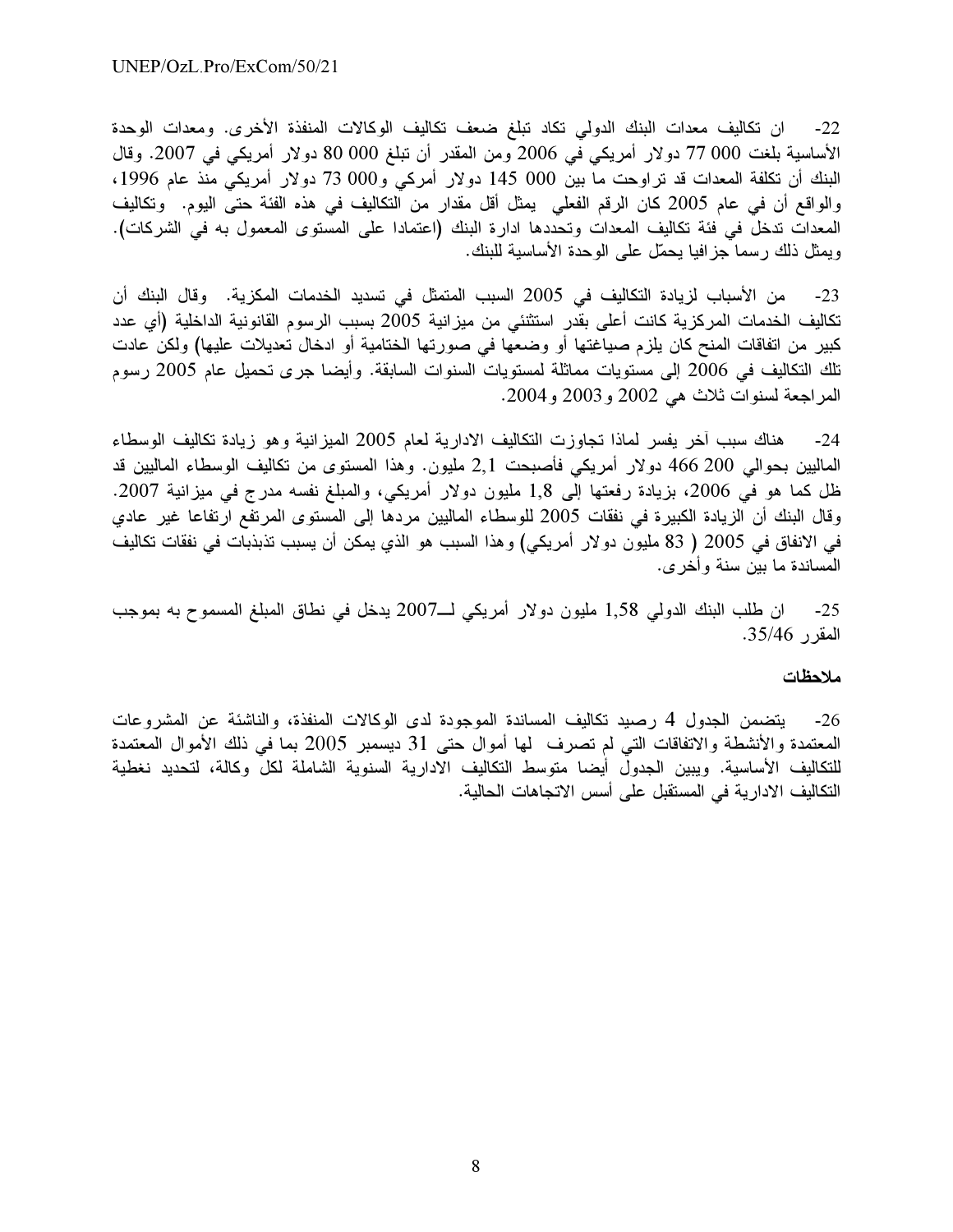رصيد تكاليف المساندة حتى 31 ديسمبر 2005، مع تكاليف المساندة المعتمدة لــ2006 وطلبات تكاليف الوحدات الأساسية لكل وكالة لعام 2007 وما يمكن أن يسفر ذلك عنه من آثار على عدد السنوات من التكاليف الادارية التي تغطيها تكاليف المساندة

| تغطبة تكالبف<br>المساندة غير الملتزم<br>بها محسوبة على<br>أساس متوسط<br>التكاليف الادارية<br>السنوية (بالسنوات) | متوسط التكاليف<br>الادارية الشاملة<br>السنوية<br>(دلار أمريكي)* | رصيد تكاليف المساندة<br>حتى 31 ديسمبر 2005<br><b>2006</b> ء<br>موافقات وطلبات<br>الوحدات الأساسية<br>(دو لار أمريكي) | صافى تكاليف<br>المساندة المعتمدة في<br>2006 في الاجتماعين<br>الـ48 و الـ49<br>(دولار أمريكي) | تكاليف الوحدات<br>الأساسية المطلوبة<br>من الاجتماع<br>الخمسين<br>(دولار أمريكي) | ر صبد تكاليف<br>المساندة<br>(دو لار أمريكي)<br>حتى 31 ديسمبر<br>2005 | الوكالة      |
|-----------------------------------------------------------------------------------------------------------------|-----------------------------------------------------------------|----------------------------------------------------------------------------------------------------------------------|----------------------------------------------------------------------------------------------|---------------------------------------------------------------------------------|----------------------------------------------------------------------|--------------|
| 3.1                                                                                                             | 3,747,161                                                       | 11,586,474                                                                                                           | 382,145                                                                                      | 1,751,000                                                                       | 9,453,329                                                            | <b>UNDP</b>  |
| 1.9                                                                                                             | 5,885,733                                                       | 11,049,387                                                                                                           | 420,598                                                                                      | 1,751,000                                                                       | 8,877,789                                                            | <b>UNIDO</b> |
| 2.8                                                                                                             | 6,602,790                                                       | 18,229,743                                                                                                           | 4,212,885                                                                                    | 1,580,000                                                                       | 12,436,858                                                           | البنك الدولي |
| 2.5                                                                                                             | 16,235,684                                                      | 40,865,604                                                                                                           | 5,015,628                                                                                    | 5,082,000                                                                       | 30,767,976                                                           | المجموع      |

\*منوسط النكاليف الادارية الفعلية في 2005 والنكاليف المقدرة لــ2006 وميزانية 2007.

يبين الجدول أنه توجد أرصدة هامة من تكاليف المساندة، تبلغ حوالي 30٫8 مليون دولار أمريكي في  $-27$ مجموعها، بين يدي تلك الوكالات والناشئة عن تكاليفها الادارية. وسيكون ثمة أيضا نفقات اضافية مقابل هذه الأرصدة منذ 31 ديسمبر 2005، سيقتضي الأمر أن تؤخذ في الحسبان. وسوف تستمر الوكالات المنفذة في تلقى تكاليف مساندة عند صدور الموافقات وتكاليف وحدات أساسية على الأقل حتى نهاية فترة السنوات الثلاث الجارية، بما في ذلك في الاجتماع الحالي.

ان المدى الذى يمكن أن تقوم به هذه الأموال بتغطية التكاليف الادارية السنوية الشاملة وارد كذلك في  $-28$ الجدول 4. ويبن ذلك الجدول أن أقصـي مستوى من الأموال المتاحة لتكاليف المساندة يمكن من الناحية النظرية أن يغطي من سنتين إلى ثلاث سنوات من التكاليف الادارية الشاملة. ويمكن أن يعتبر ذلك في ضوء أن معظم الاتفاقات المتعددة السنوات يتوقع اتمامها خلال السنوات الثلاث القادمة. وينبغي أن يلاحظ كذلك كما ذكر ذلك البنك الدولي أن رصيد تكاليف المساندة مقصود منه تمكين الوكالات المنفذة أن تكمّل الاشراف والمساعدة التقنية والنَّزامات الرصد عن مستوى البرامج، حتى عام 2010 وما بعد ذلك إلى أن يتم انجاز المشروعات ويتم تقديم التقارير واجراء التقييمات ويتم التوفيق بين الحسابات واغلاق تلك الحسابات. وذكر البنك أيضا أنه في حالة الاتفاقات المتعددة السنوات، لا يمكن اغلاق الاتفاق إلى أن يتم الوفاء بجميع الالتزامات الواردة في الاتفاق. وفي حالة الوكالات المنفذة في الأمم المتحدة، ان أموال تكاليف المساندة المرتبطة بالمشروعات لا يمكن استعمالها إلى أن يحدث صرف متصل بالمشروع، ويفرج عن الأموال لاستعمالها للأغراض الادارية. ولذا فإن تقييم رصيد تكاليف المساندة ينبغي أيضا أن يأخذ في الحسبان امكان نشوء مشكلة تتعلق بتدفق المال السائل لوكالات الأمم المتحدة.

ان اللجنة التنفيذية في اجماعها التاسع والأربعين وافقت على أن تنظر في مقدرة اليوئنديبي واليونيدو  $-29$ والبنك الدولي على اتمام المشروعات في الوقت المحدد في سياق استعراضها للتكاليف الادارية في اجتماعها الخمسين (المقرر 7/49(ج)) وفي هذا الصدد فإن المعلومات الواردة في الجدول 4 توحي بوجود أموال محتفظ بها كأرصدة تفوق المبلغ السنوي الذي يمكن أن يحتاج اليه للتكاليف الادارية لــ2007. بين أن تقييما أشد شمولا ينبغي أن ينطوى على استعراض انظمة التكاليف الادارية بقصد توفير قدرة كافية لاتمام الأنشطة اللازمة للوفاء باحتياجات بلدان المادة 5 فيما تبذله من جهول للامتثال خلال فترة السنوات الثلاث القادمة ولتوفير اشراف كاف